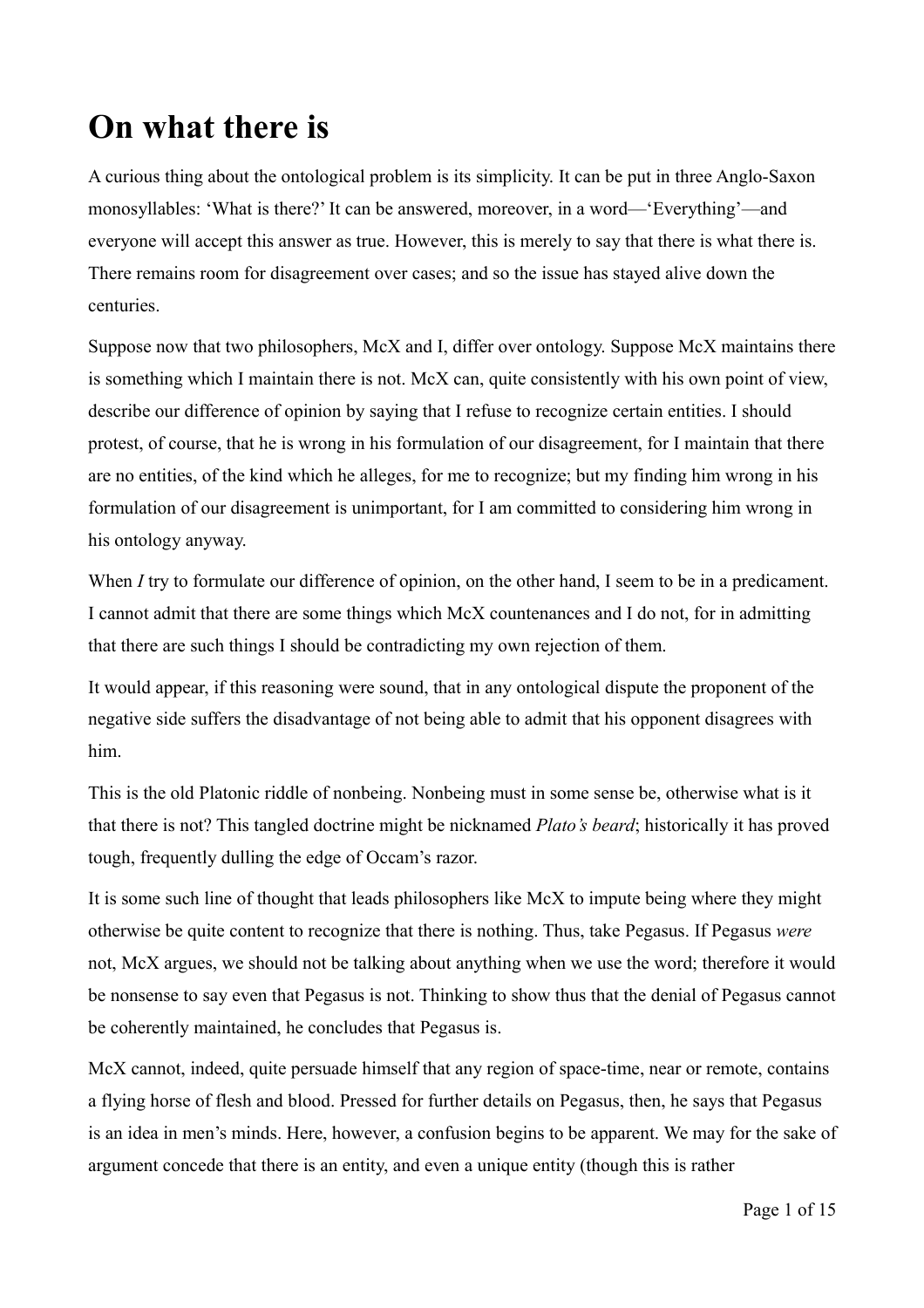implausible), which is the mental Pegasus-idea; but this mental entity is not what people are talking about when they deny Pegasus.

McX never confuses the Parthenon with the Parthenon-idea. The Parthenon is physical; the Parthenon-idea is mental (according anyway to McX's version of ideas, and I have no better to offer). The Parthenon is visible; the Parthenon-idea is invisible. We cannot easily imagine two things more unlike, and less liable to confusion, than the Parthenon and the Parthenon-idea. But when we shift from the Parthenon to Pegasus, the confusion sets in—for no other reason than that McX would sooner be deceived by the crudest and most flagrant counterfeit than grant the nonbeing of Pegasus.

The notion that Pegasus must be, because it would otherwise be nonsense to say even that Pegasus is not, has been seen to lead McX into an elementary confusion. Subtler minds, taking the same precept as their starting point, come out with theories of Pegasus which are less patently misguided than McX's, and correspondingly more difficult to eradicate. One of these subtler minds is named, let us say, Wyman. Pegasus, Wyman maintains, has his being as an unactualized possible. When we say of Pegasus that there is no such thing, we are saying, more precisely, that Pegasus does not have the special attribute of actuality. Saying that Pegasus is not actual is on a par, logically, with saying that the Parthenon is not red; in either case we are saying something about an entity whose being is unquestioned.

Wyman, by the way, is one of those philosophers who have united in ruining the good old word 'exist'. Despite his espousal of unactualized possibles, he limits the word 'existence' to actuality thus preserving an illusion of ontological agreement between himself and us who repudiate the rest of his bloated universe. We have all been prone to say, in our common-sense usage of 'exist', that Pegasus does not exist, meaning simply that there is no such entity at all. If Pegasus existed he would indeed be in space and time, but only because the word 'Pegasus' has spatio-temporal connotations, and not because 'exists' has spatio-temporal connotations. If spatio-temporal reference is lacking when we affirm the existence of the cube root of 27, this is simply because a cube root is not a spatio-temporal kind of thing, and not because we are being ambiguous in our use of 'exist'.[\[1\]](http://en.wikisource.org/wiki/On_What_There_Is#endnote_1) However, Wyman, in an ill-conceived effort to appear agreeable, genially grants us the nonexistence of Pegasus and then, contrary to what *we* meant by nonexistence of Pegasus, insists that Pegasus *is*. Existence is one thing, he says, and subsistence is another. The only way I know of coping with this obfuscation of issues is to give Wyman the word 'exist'. I'll try not to use it again; I still have 'is'. So much for lexicography; let's get back to Wyman's ontology.

Wyman's overpopulated universe is in many ways unlovely. It offends the aesthetic sense of us who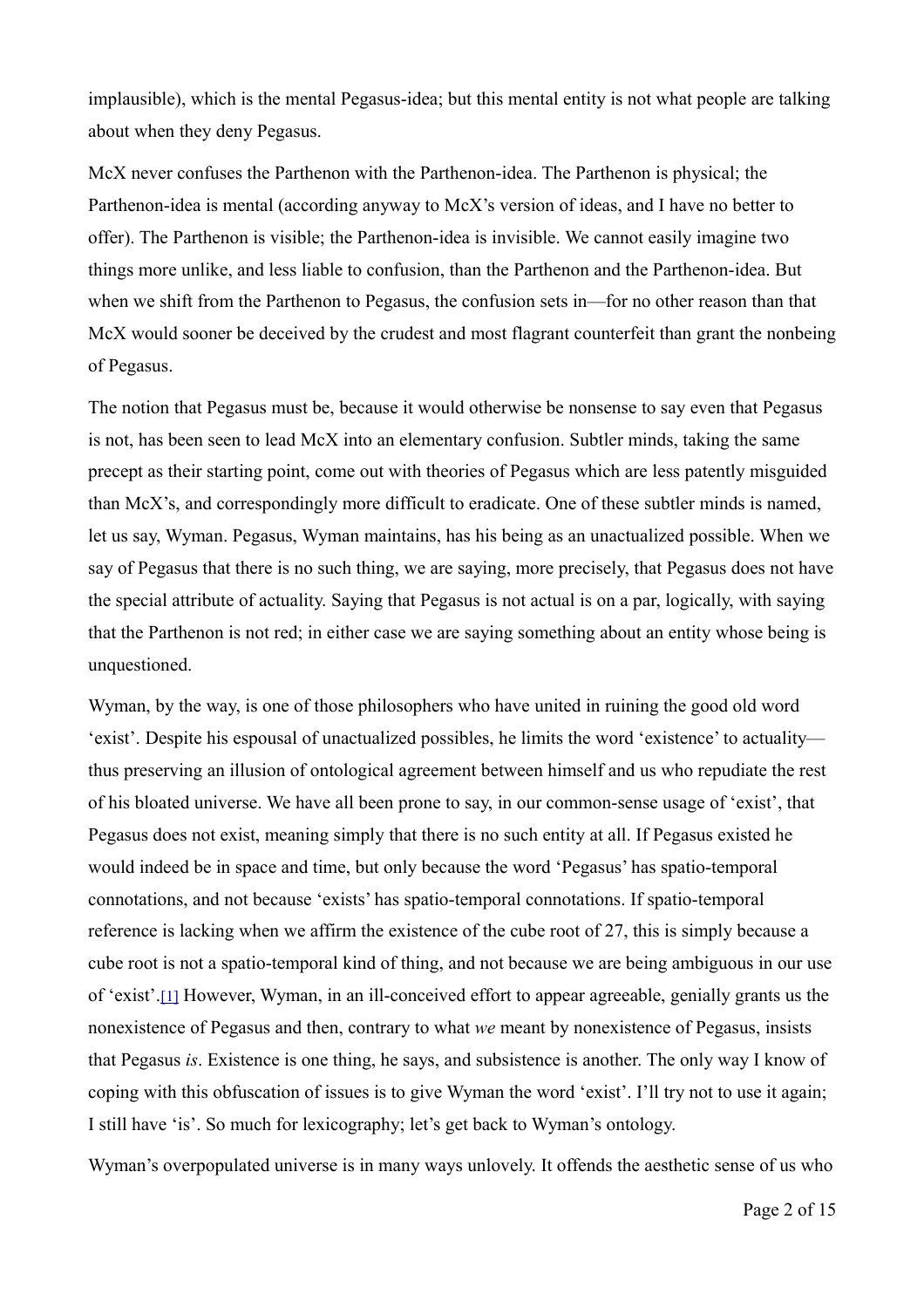have a taste for desert landscapes, but this is not the worst of it. Wyman's slum of possibles is a breeding ground for disorderly elements. Take, for instance, the possible fat man in that doorway; and, again, the possible bald man in that doorway. Are they the same possible man, or two possible men? How do we decide? How many possible men are there in that doorway? Are there more possible thin ones than fat ones? How many of them are alike? Or would their being alike make them one? Are no two possible things alike? Is this the same as saying that it is impossible for two things to be alike? Or, finally, is the concept of identity simply inapplicable to unactualized possibles? But what sense can be found in talking of entities which cannot meaningfully be said to be identical with themselves and distinct from one another? These elements are well-nigh incorrigible. By a Fregean therapy of individual concepts,[\[2\]](http://en.wikisource.org/wiki/On_What_There_Is#endnote_2) some effort might be made at rehabilitation; but I feel we'd do better simply to clear Wyman's slum and be done with it.

Possibility, along with the other modalities of necessity and impossibility and contingency, raises problems upon which I do not mean to imply that we should turn our backs. But we can at least limit modalities to whole statements. We may impose the adverb 'possibly' upon a statement as a whole, and we may well worry about the semantical analysis of such usage; but little real advance in such analysis is to be hoped for in expanding our universe to include so-called *possible entities*. I suspect that the main motive for this expansion is simply the old notion that Pegasus, for example, must be because otherwise it would be nonsense to say even that he is not.

Still, all the rank luxuriance of Wyman's universe of possibles would seem to come to naught when we make a slight change in the example and speak not of Pegasus but of the round square cupola on Berkeley College. If, unless Pegasus were, it would be nonsense to say that he is not, then by the same token, unless the round square cupola on Berkeley College were, it would be nonsense to say that it is not. But, unlike Pegasus, the round square cupola on Berkeley College cannot be admitted even as an unactualized *possible*. Can we drive Wyman now to admitting also a realm of unactualizable impossibles? If so, a good many embarrassing questions could be asked about them. We might hope even to trap Wyman in contradictions, by getting him to admit that certain of these entities are at once round and square. But the wily Wyman chooses the other horn of the dilemma and concedes that it is nonsense to say that the round square cupola on Berkeley College is not. He says that the phrase 'round square cupola' is meaningless.

Wyman was not the first to embrace this alternative. The doctrine of the meaninglessness of contradictions runs away back. The tradition survives, moreover, in writers who seem to share none of Wyman's motivations. Still, I wonder whether the first temptation to such a doctrine may not have been substantially the motivation which we have observed in Wyman. Certainly the doctrine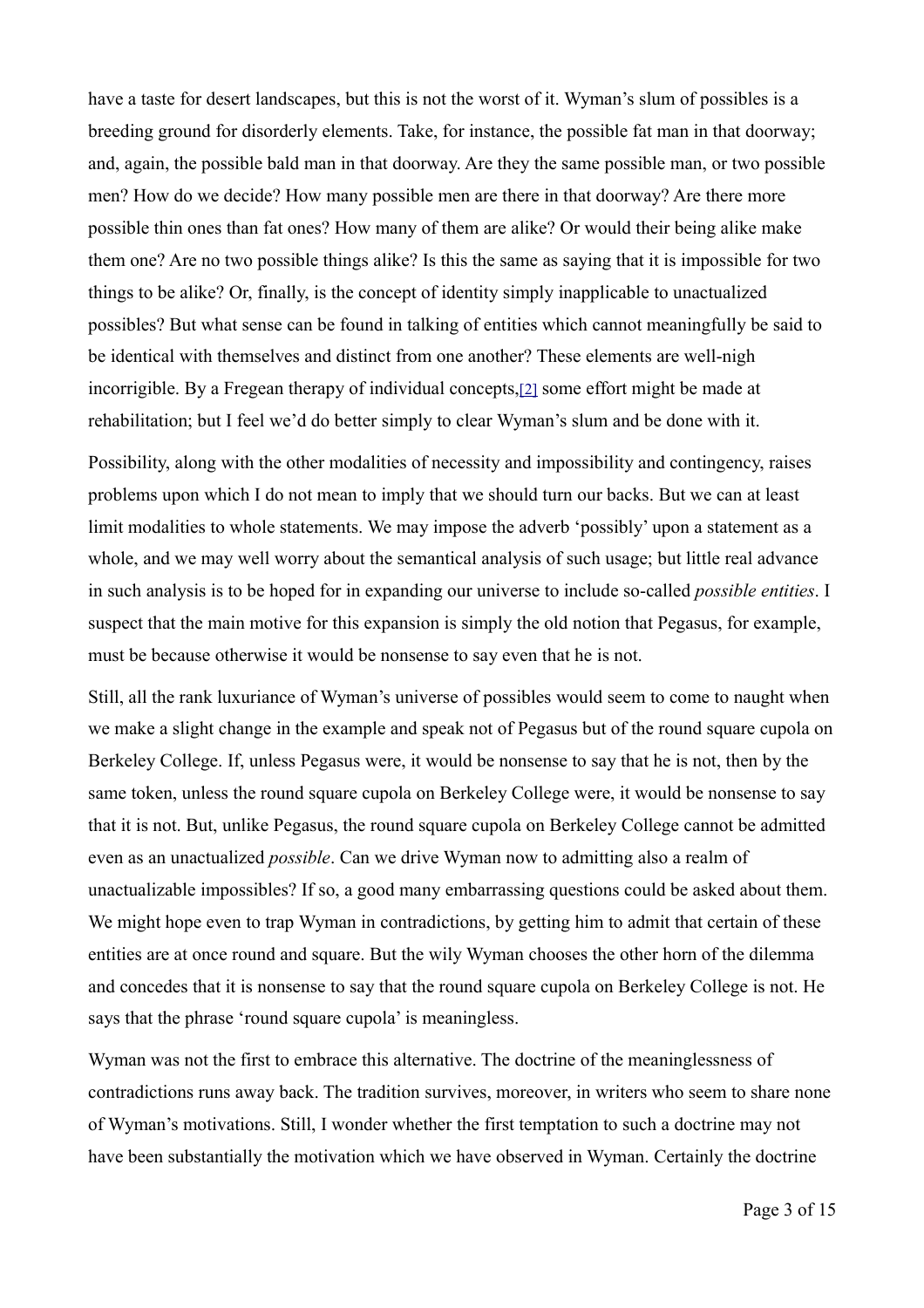has no intrinsic appeal; and it has led its devotees to such quixotic extremes as that of challenging the method of proof by *reductio ad absurdum*—a challenge in which I sense a *reductio ad absurdum* of the doctrine itself.

Moreover, the doctrine of meaninglessness of contradictions has the severe methodological drawback that it makes it impossible, in principle, ever to devise an effective test of what is meaningful and what is not. It would be forever impossible for us to devise systematic ways of deciding whether a string of signs made sense—even to us individually, let alone other people—or not. For it follows from a discovery in mathematical logic, due to Church [2], that there can be no generally applicable test of contradictoriness.

I have spoken disparagingly of Plato's beard, and hinted that it is tangled. I have dwelt at length on the inconveniences of putting up with it. It is time to think about taking steps.

Russell, in his theory of so-called singular descriptions, showed clearly how we might meaningfully use seeming names without supposing that there be the entities allegedly named. The names to which Russell's theory directly applies are complex descriptive names such as 'the author of *Waverley*', 'the present King of France', 'the round square cupola on Berkeley College'. Russell analyzes such phrases systematically as fragments of the whole sentences in which they occur. The sentence "The author of *Waverley* was a poet', for example, is explained as a whole as meaning 'Someone (better: something) wrote *Waverley* and was a poet, and nothing else wrote *Waverley*'. (The point of this added clause is to affirm the uniqueness which is implicit in the word 'the', in '*the* author of *Waverley*'.) The sentence 'The round square cupola on Berkeley College is pink' is explained as 'Something is round and square and is a cupola on Berkeley College and is pink, and nothing else is round and square and a cupola on Berkeley College'.[\[3\]](http://en.wikisource.org/wiki/On_What_There_Is#endnote_3)

The virtue of this analysis is that the seeming name, a descriptive phrase, is paraphrased *in context* as a so-called incomplete symbol. No unified expression is offered as an analysis of the descriptive phrase, but the statement as a whole which was the context of that phrase still gets its full quota of meaning—whether true or false.

The unanalyzed statement 'The author of *Waverley* was a poet' contains a part, 'the author of *Waverley*', which is wrongly supposed by McX and Wyman to demand objective reference in order to be meaningful at all. But in Russell's translation, 'Something wrote *Waverley* and was a poet and nothing else wrote *Waverley*', the burden of objective reference which had been put upon the descriptive phrase is now taken over by words of the kind that logicians call bound variables, variables of quantification, namely, words like 'something', 'nothing', 'everything'. These words,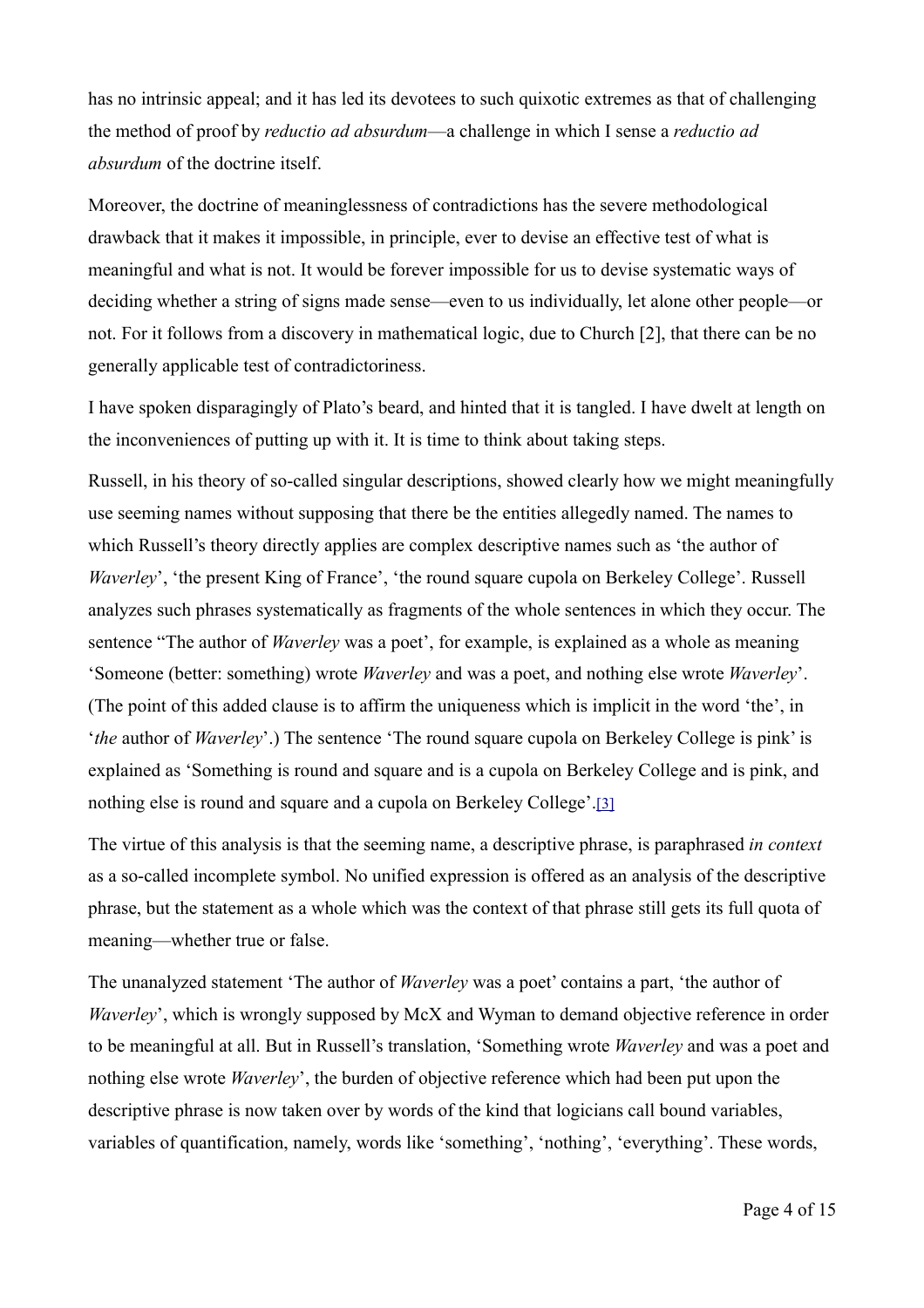far from purporting to be names specifically of the author of *Waverley*, do not purport to be names at all; they refer to entities generally, with a kind of studied ambiguity peculiar to themselves.[\[4\]](http://en.wikisource.org/wiki/On_What_There_Is#endnote_4) These quantificational words or bound variables are, of course a basic part of language, and their meaningfulness, at least in context, is not to be challenged. But their meaningfulness in no way presupposes there being either the author of *Waverley* or the round square cupola on Berkeley College or any other specifically preassigned objects.

Where descriptions are concerned, there is no longer any difficulty in affirming or denying being. 'There *is* the author of *Waverley*' is explained by Russell as meaning 'Someone (or, more strictly, something) wrote *Waverley* and nothing else wrote *Waverley*'. 'The author of *Waverley* is not' is explained, correspondingly, as the alternation 'Either each thing failed to write *Waverley* or two or more things wrote *Waverley*'. This alternation is false, but meaningful; and it contains no expression purporting to name the author of *Waverley*. The statement 'The round square cupola on Berkeley College is not' is analyzed in similar fashion. So the old notion that statements of nonbeing defeat themselves goes by the board. When a statement of being or nonbeing is analyzed by Russell's theory of descriptions, it ceases to contain any expression which even purports to name the alleged entity whose being is in question, so that the meaningfulness of the statement no longer can be thought to presuppose that there be such an entity.

Now what of 'Pegasus'? This being a word rather than a descriptive phrase, Russell's argument does not immediately apply to it. However, it can easily be made to apply. We have only to rephrase 'Pegasus' as a description, in any way that seems adequately to single out our idea; say, 'the winged horse that was captured by Bellerophon'. Substituting such a phrase for 'Pegasus', we can then proceed to analyze the statement 'Pegasus is', or 'Pegasus is not', precisely on the analogy of Russell's analysis of 'The author of *Waverley* is' and 'The author of *Waverley* is not'.

In order thus to subsume a one-word name or alleged name such as 'Pegasus' under Russell's theory of description, we must, of course, be able first to translate the word into a description. But this is no real restriction. If the notion of Pegasus had been so obscure or so basic a one that no pat translation into a descriptive phrase had offered itself along familiar lines, we could still have availed ourselves of the following artificial and trivial-seeming device: we could have appealed to the *ex hypothesi* unanalyzable, irreducible attribute of *being Pegasus*, adopting, for its expression, the verb 'is-Pegasus', or 'pegasizes'. The noun 'Pegasus' itself could then be treated as derivative, and identified after all with a description: 'the thing that is-Pegasus', 'the thing that pegasizes'.[\[5\]](http://en.wikisource.org/wiki/On_What_There_Is#endnote_5) If the importing of such a predicate as 'pegasizes' seems to commit us to recognizing that there is a corresponding attribute, pegasizing, in Plato's heaven or in the minds of men, well and good.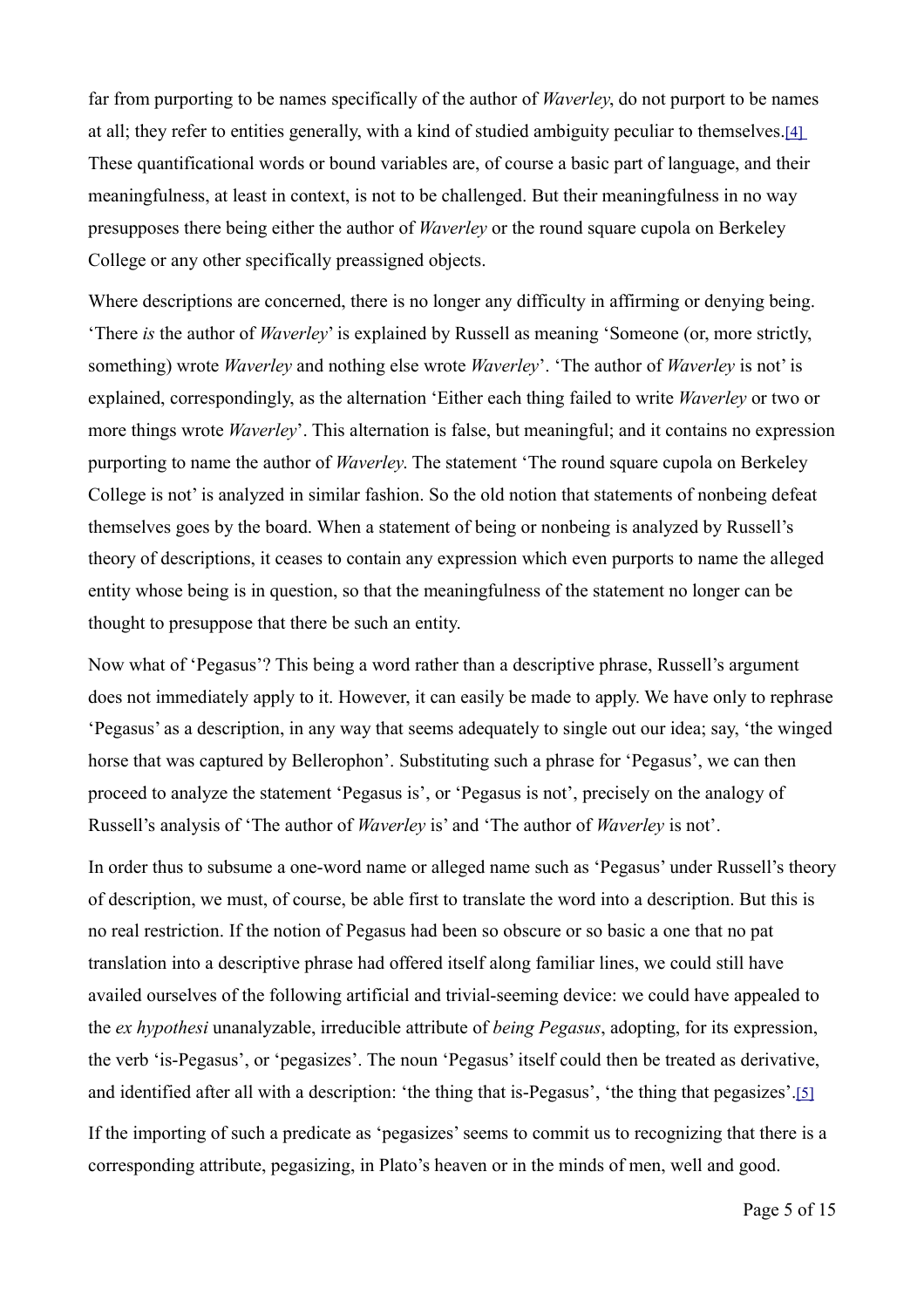Neither we nor Wyman nor McX have been contending, thus far, about the being or nonbeing of universals, but rather about that of Pegasus. If in terms of pegasizing we can interpret the noun 'Pegasus' as a description subject to Russell's theory of descriptions, then we have disposed of the old notion that Pegasus cannot be said not to be without presupposing that in some sense Pegasus is.

Our argument is now quite general. McX and Wyman supposed that we could not meaningfully affirm a statement of the form 'So-and-so is not', with a simple or descriptive singular noun in place of 'so-and-so', unless so-and-so is. This supposition is now seen to be quite generally groundless, since the singular noun in question can always be expanded into a singular description, trivially or otherwise, and then analyzed out *à la* Russell.

We commit ourselves to an ontology containing numbers when we say there are prime numbers larger than a million; we commit ourselves to an ontology containing centaurs when we say there are centaurs; and we commit ourselves to an ontology containing Pegasus when we say Pegasus is. But we do not commit ourselves to an ontology containing Pegasus or the author of *Waverley* or the round square cupola on Berkeley College when we say that Pegasus or the author of *Waverley* or the cupola in question is *not*. We need no longer labor under the delusion that the meaningfulness of a statement containing a singular term presupposes an entity named by the term. A singular term need not name to be significant.

An inkling of this might have dawned on Wyman and McX even without benefit of Russell if they had only noticed—as so few of us do—that there is a gulf between *meaning* and *naming* even in the case of a singular term which is genuinely a name of an object. The following example from Frege [3] will serve. The phrase 'Evening Star' names a certain large physical object of spherical form, which is hurtling through space some scores of millions of miles from here. The phrase 'Morning Star' names the same thing, as was probably first established by some observant Babylonian. But the two phrases cannot be regarded as having the same meaning; otherwise that Babylonian could have dispensed with his observations and contented himself with reflecting on the meanings of his words. The meanings, then, being different from one another, must be other than the named object, which is one and the same in both cases.

Confusion of meaning with naming not only made McX think he could not meaningfully repudiate Pegasus; a continuing confusion of meaning with naming no doubt helped engender his absurd notion that Pegasus is an idea, a mental entity. The structure of his confusion is as follows. He confused the alleged *named object* Pegasus with the *meaning* of the word 'Pegasus', therefore concluding that Pegasus must be in order that the word have meaning. But what sorts of things are meanings? This is a moot point; however, one might quite plausibly explain meanings as ideas in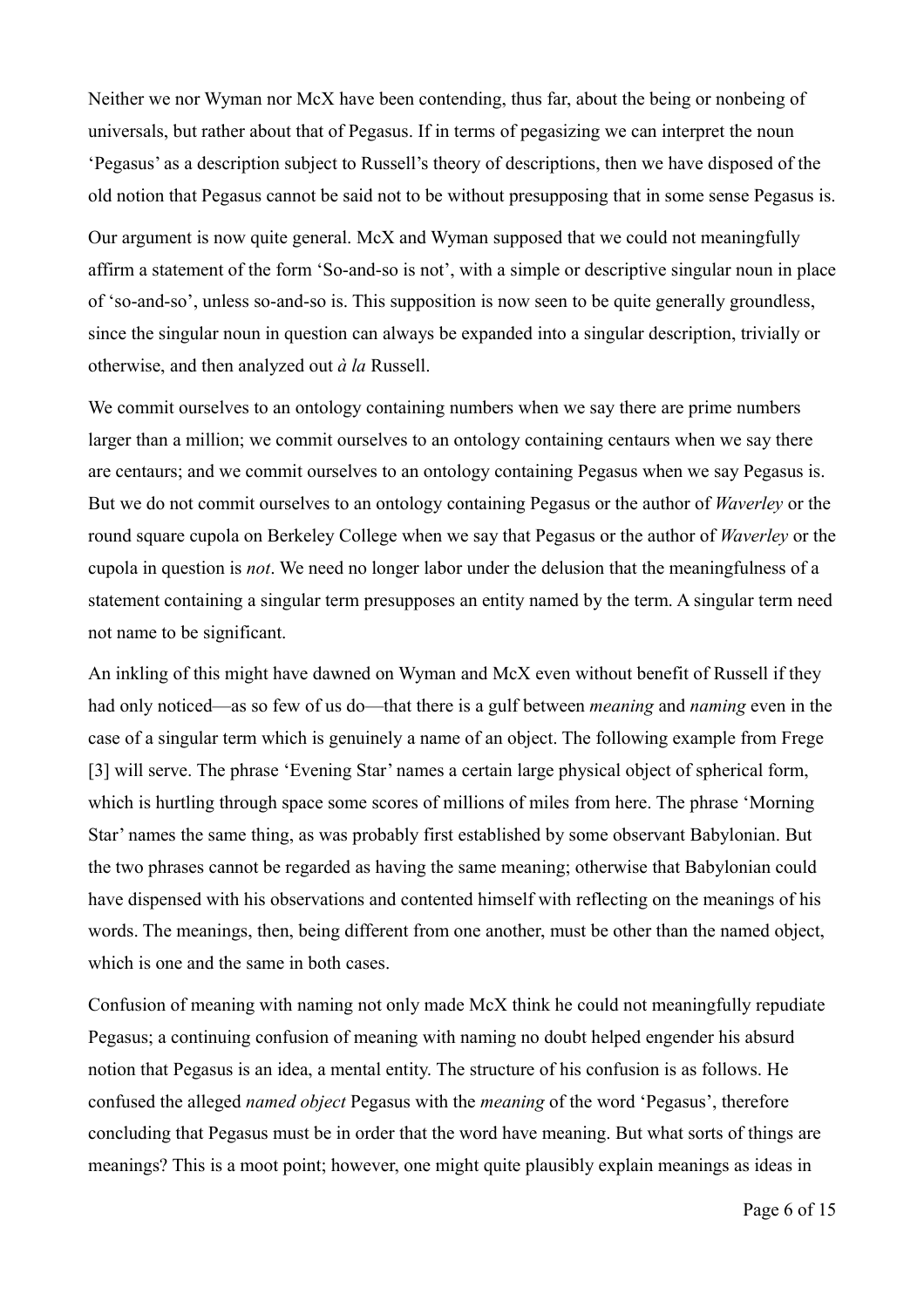the mind, supposing we can make clear sense in turn of the idea of ideas in the mind. Therefore Pegasus, initially confused with a meaning, ends up as an idea in the mind. It is the more remarkable that Wyman, subject to the same initial motivation as McX, should have avoided this particular blunder and wound up with unactualized possibles instead.

Now let us turn to the ontological problem of universals: the question whether there are such entities as attributes, relations, classes, numbers, functions. McX, characteristically enough, thinks there are. Speaking of attributes, he says: "There are red houses, red roses, red sunsets; this much is prephilosophical common sense in which we must all agree. These houses, roses, and sunsets, then, have something in common; and this which they have in common is all I mean by the attribute of redness." For McX, thus, there being attributes is even more obvious and trivial than the obvious and trivial fact of there being red houses, roses, and sunsets. This, I think, is characteristic of metaphysics, or at least of that part of metaphysics called ontology: one who regards a statement on this subject as true at all must regard it as trivially true. One's ontology is basic to the conceptual scheme by which he interprets all experiences, even the most commonplace ones. Judged within some particular conceptual scheme—and how else is judgment possible?—an ontological statement goes without saying, standing in need of no separate justification at all. Ontological statements follow immediately from all manner of casual statements of commonplace fact, just as—from the point of view, anyway, of McX's conceptual scheme—'There is an attribute' follows from 'There are red houses, red roses, red sunsets'.

Judged in another conceptual scheme, an ontological statement which is axiomatic to McX's mind may, with equal immediacy and triviality, be adjudged false. One may admit that there are red houses, roses, and sunsets, but deny, except as a popular and misleading manner of speaking, that they have anything in common. The words 'houses', 'roses', and 'sunsets' are true of sundry individual entities which are houses and roses and sunsets, and the word 'red' or 'red object' is true of each of sundry individual entities which are red houses, red roses, red sunsets; but there is not, in addition, any entity whatever, individual or otherwise, which is named by the word 'redness', nor, for that matter, by the word 'househood', 'rosehood', 'sunsethood'. That the houses and roses and sunsets are all of them red may be taken as ultimate and irreducible, and it may be held that McX is no better off, in point of real explanatory power, for all the occult entities which he posits under such names as 'redness'.

One means by which McX might naturally have tried to impose his ontology of universals on us was already removed before we turned to the problem of universals. McX cannot argue that predicates such as 'red' or 'is-red', which we all concur in using, must be regarded as names each of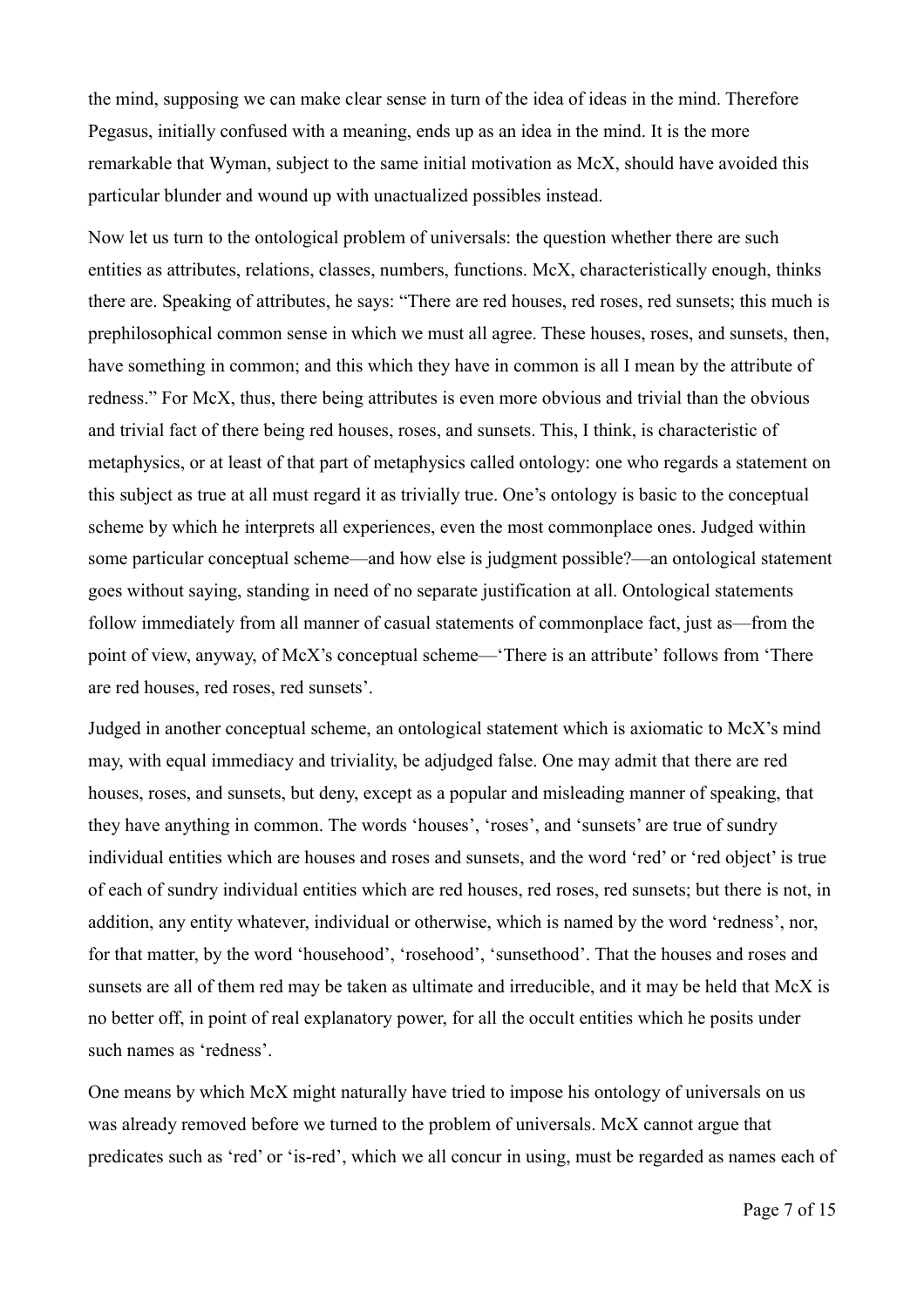a single universal entity in order that they be meaningful at all. For we have seen that being a name of something is a much more special feature than being meaningful. He cannot even charge us—at least not by *that* argument—with having posited an attribute of pegasizing by our adoption of the predicate 'pegasizes'.

However, McX hits upon a different strategem. "Let us grant," he says, "this distinction between meaning and naming of which you make so much. Let us even grant that 'is red', 'pegasizes', etc., are not names of attributes. Still, you admit they have meanings. But these *meanings*, whether they are *named* or not, are still universals, and I venture to say that some of them might even be the very things that I call attributes, or something to much the same purpose in the end."

For McX, this is an unusually penetrating speech; and the only way I know to counter it is by refusing to admit meanings. However, I feel no reluctance toward refusing to admit meanings, for I do not thereby deny that words and statements are meaningful. McX and I may agree to the letter in our classification of linguistic forms into the meaningful and the meaningless, even though McX construes meaningfulness as the *having* (in some sense of 'having') of some abstract entity which he calls a meaning, whereas I do not. I remain free to maintain that the fact that a given linguistic utterance is meaningful (or *significant*, as I prefer to say so as not to invite hypostasis of meanings as entities) is an ultimate and irreducible matter of fact; or, I may undertake to analyze it in terms directly of what people do in the presence of the linguistic utterance in question and other utterances similar to it.

The useful ways in which people ordinarily talk or seem to talk about meanings boil down to two: the *having* of meanings, which is significance, and *sameness* of meaning, or synonymy. What is called *giving* the meaning of an utterance is simply the uttering of a synonym, couched, ordinarily, in clearer language than the original. If we are allergic to meanings as such, we can speak directly of utterances as significant or insignificant, and as synonymous or heteronymous one with another. The problem of explaining these adjectives 'significant' and 'synonymous' with some degree of clarity and rigor—preferably, as I see it, in terms of behavior—is as difficult as it is important.[\[6\]](http://en.wikisource.org/wiki/On_What_There_Is#endnote_6) But the explanatory value of special and irreducible intermediary entities called meanings is surely illusory.

Up to now I have argued that we can use singular terms significantly in sentences without presupposing that there are the entities which those terms purport to name. I have argued further that we can use general terms, for example, predicates, without conceding them to be names of abstract entities. I have argued further that we can view utterances as significant, and as synonymous or heteronymous with one another, without countenancing a realm of entities called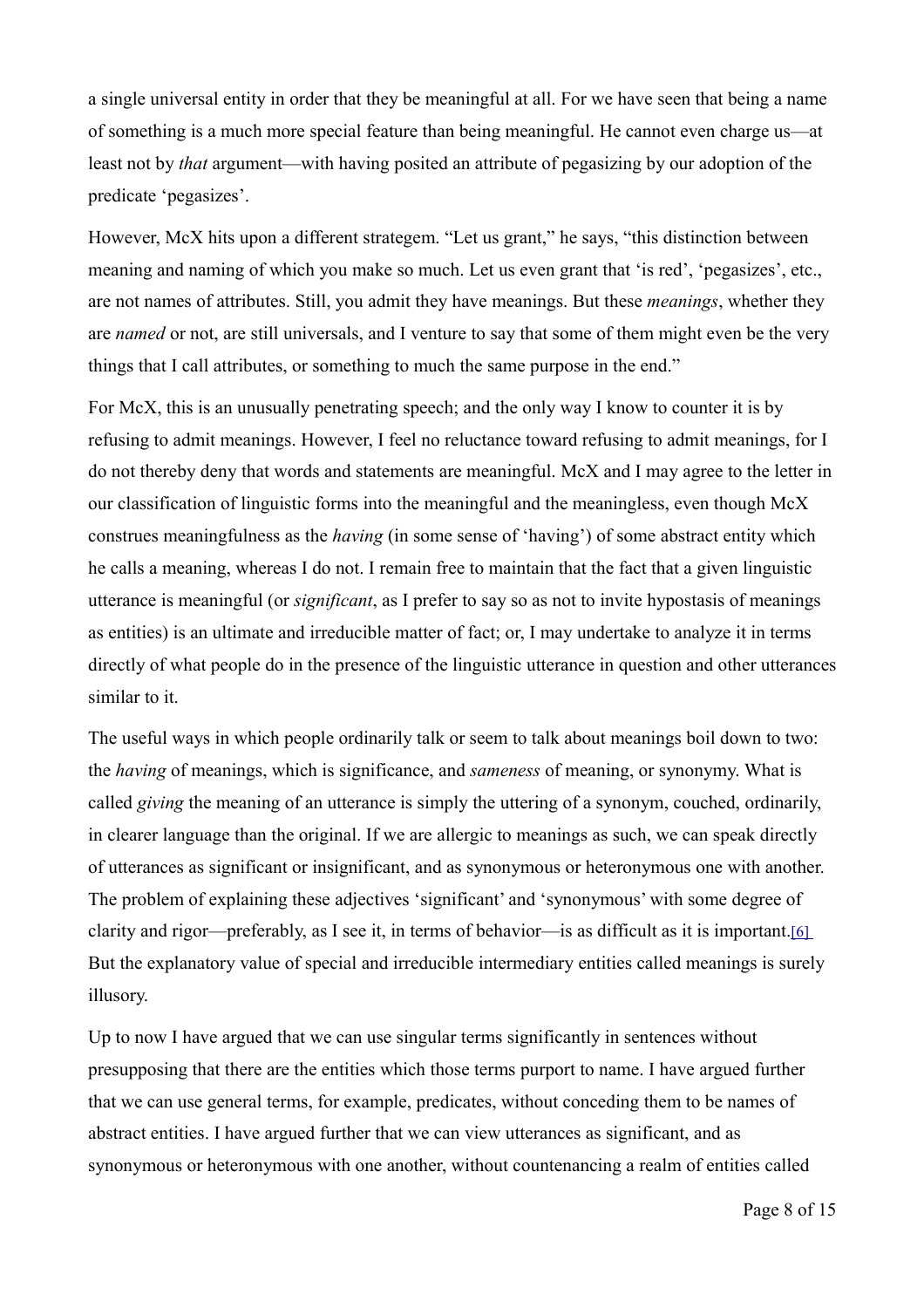meanings. At this point McX begins; to wonder whether there is any limit at all to our ontological immunity. Does *nothing* we may say commit us to the assumption of universals or other entities which we may find unwelcome?

I have already suggested a negative answer to this question, in speaking of bound variables, or variables of quantification, in connection with Russell's theory of descriptions. We can very easily involve ourselves in ontological commitments by saying, for example, that *there is something* (bound variable) which red houses and sunsets have in common; or that *there is something* which is a prime number larger than a million. But, this is, essentially, the *only* way we can involve ourselves in ontological commitments: by our use of bound variables. The use of alleged names is no criterion, for we can repudiate their namehood at the drop of a hat unless the assumption of a corresponding entity can be spotted in the things we affirm in terms of bound variables. Names are, in fact, altogether immaterial to the ontological issue, for I have shown, in connection with 'Pegasus' and 'pegasize', that names can be converted to descriptions, and Russell has shown that descriptions can be eliminated.

Whatever we say with the help of names can be said in a language which shuns names altogether. To be assumed as an entity is, purely and simply, to be reckoned as the value of a variable. In terms of the categories of traditional grammar, this amounts roughly to saying that to be is to be in the range of reference of a pronoun. Pronouns are the basic media of reference; nouns might better have been named propronouns. The variables of quantification, 'something', 'nothing', 'everything', range over our whole ontology, whatever it may be; and we are convicted of a particular ontological presupposition if, and only if, the alleged presuppositum has to be reckoned among the entities over which our variables range in order to render one of our affirmations true.

We may say, for example, that some dogs are white and not thereby commit ourselves to recognizing either doghood or whiteness as entities. 'Some dogs are white' says that some things that are dogs are white; and, in order that this statement be true, the things over which the bound variable 'something' ranges must include some white dogs, but need not include doghood or whiteness. On the other hand, when we say that some zoological species are cross-fertile we are committing ourselves to recognizing as entities the several species themselves, abstract though they are. We remain so committed at least until we devise some way of so paraphrasing the statement as to show that the seeming reference to species on the part of our bound variable was an avoidable manner of speaking.[\[7\]](http://en.wikisource.org/wiki/On_What_There_Is#endnote_7)

Classical mathematics, as the example of primes larger than a million clearly illustrates, is up to its neck in commitments to an ontology of abstract entities. Thus it is that the great mediaeval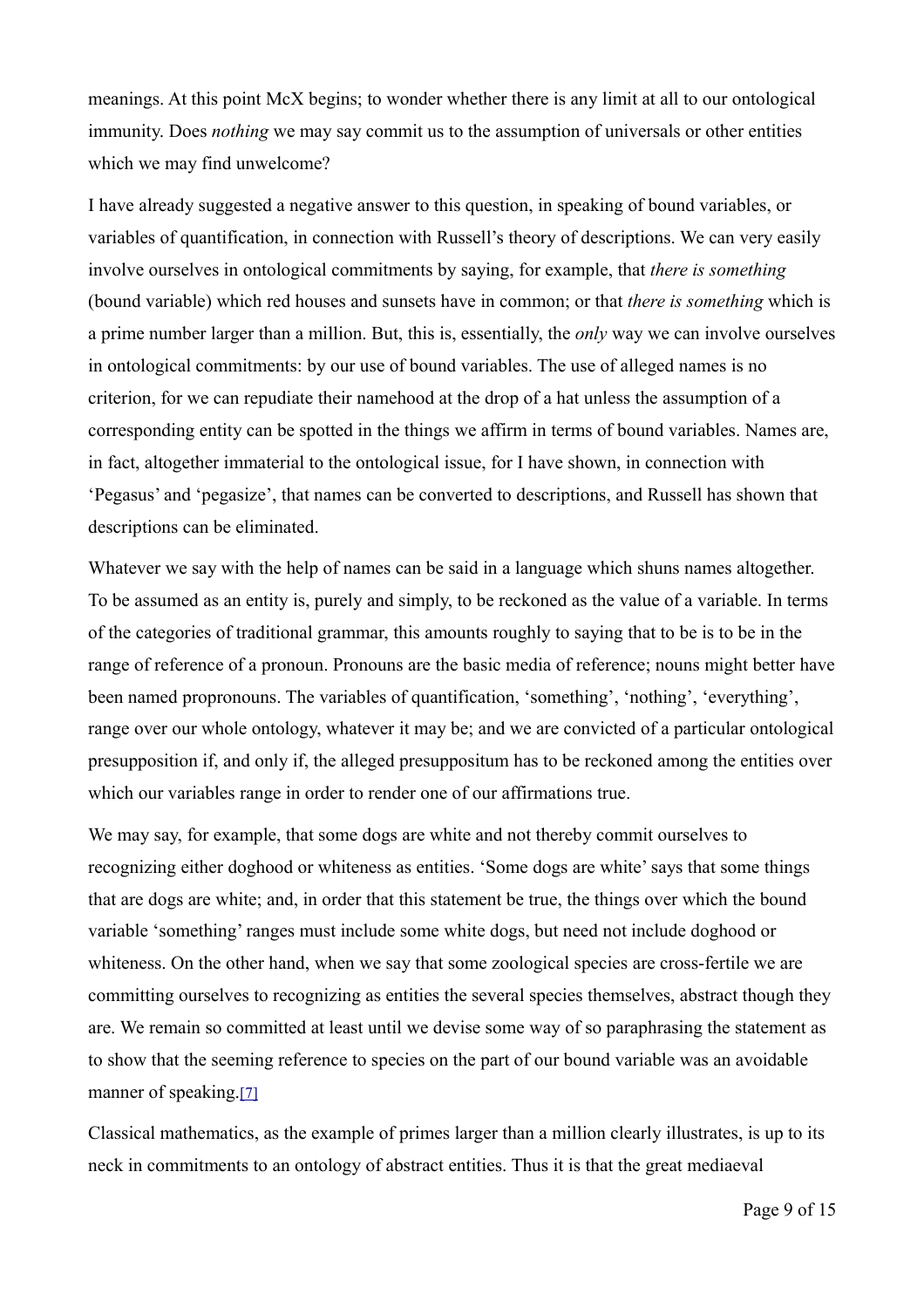controversy over universals has flared up anew in the modern philosophy of mathematics. The issue is clearer now than of old, because we now have a more explicit standard whereby to decide what ontology a given theory or form of discourse is committed to: a theory is committed to those and only those entities to which the bound variables of the theory must be capable of referring in order that the affirmations made in the theory be true.

Because this standard of ontological presupposition did not emerge clearly in the philosophical tradition, the modern philosophical mathematicians have not on the whole recognized that they were debating the same old problem of universals in a newly clarified form. But the fundamental cleavages among modern points of view on foundations of mathematics do come down pretty explicitly to disagreements as to the range of entities to which the bound variables should be permitted to refer.

The three main mediaeval points of view regarding universals are designated by historians as *realism*, *conceptualism*, and *nominalism*. Essentially these same three doctrines reappear in twentieth-century surveys of the philosophy of mathematics under the new names *logicism*, *intuitionism*, and *formalism*.

*Realism*, as the word is used in connection with the mediaeval controversy over universals, is the Platonic doctrine that universals or abstract entities have being independently of the mind; the mind may discover them but cannot create them. *Logicism*, represented by Frege, Russell, Whitehead, Church, and Carnap, condones the use of bound variables to refer to abstract entities known and unknown, specifiable and unspecifiable, indiscriminately.

*Conceptualism* holds that there are universals but they are mind-made. *Intuitionism*, espoused in modern times in one form or another by Poincaré, Brouwer, Weyl, and others, countenances the use of bound variables to refer to abstract entities only when those entities are capable of being cooked up individually from ingredients specified in advance. As Fraenkel has put it, logicism holds that classes are discovered while intuitionism holds that they are invented—a fair statement indeed of the old opposition between realism and conceptualism. This opposition is no mere quibble; it makes an essential difference in the amount of classical mathematics to which one is willing to subscribe. Logicists, or realists, are able on their assumptions to get Cantor's ascending orders of infinity; intuitionists are compelled to stop with the lowest order of infinity, and, as an indirect consequence, to abandon even some of the classical laws of real numbers.[\[8\]](http://en.wikisource.org/wiki/On_What_There_Is#endnote_8) The modern controversy between logicism and intuitionism arose, in fact, from disagreements over infinity.

*Formalism*, associated with the name of Hilbert, echoes intuitionism in deploring the logicist's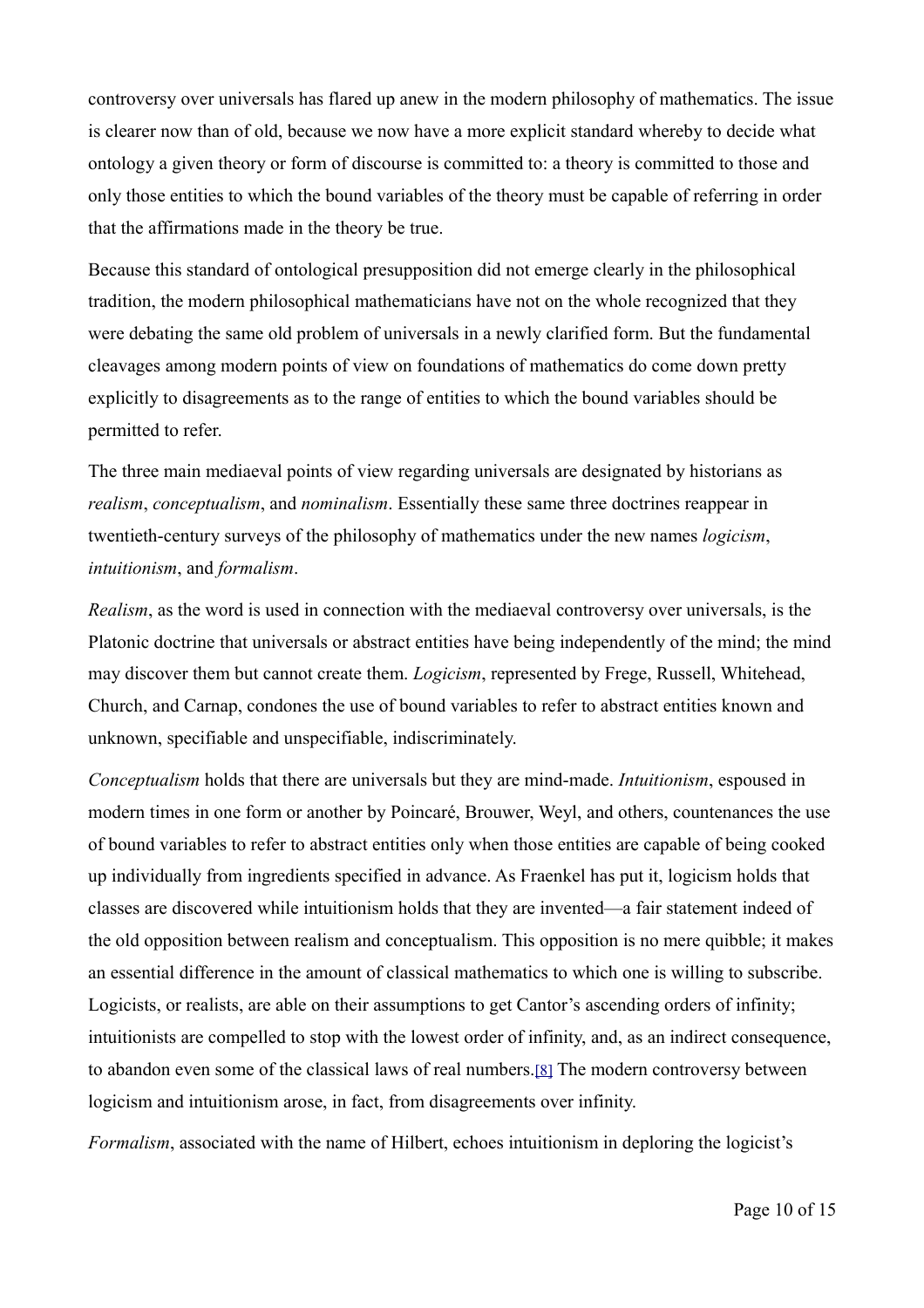unbridled recourse to universals. But formalism also finds intuitionism unsatisfactory. This could happen for either of two opposite reasons. The formalist might, like the logicist, object to the crippling of classical mathematics; or he might, like the *nominalists* of old, object to admitting abstract entities at all, even in the restrained sense of mind-made entities. The upshot is the same: the formalist keeps classical mathematics as a play of insignificant notations. This play of notations can still be of utility—whatever utility it has already shown itself to have as a crutch for physicists and technologists. But utility need not imply significance, in any literal linguistic sense. Nor need the marked success of mathematicians in spinning out theorems, and in finding objective bases for agreement with one another's results, imply significance. For an adequate basis for agreement among mathematicians can be found simply in the rules which govern the manipulation of the notations—these syntactical rules being, unlike the notations themselves, quite significant and intelligible.[\[9\]](http://en.wikisource.org/wiki/On_What_There_Is#endnote_9)

I have argued that the sort of ontology we adopt can be consequential—notably in connection with mathematics, although this is only an example. Now how are we to adjudicate among rival ontologies? Certainly the answer is not provided by the semantical formula "To be is to be the value of a variable"; this formula serves rather, conversely, in testing the conformity of a given remark or doctrine to a prior ontological standard. We look to bound variables in connection with ontology not in order to know what there is, but in order to know what a given remark or doctrine, ours or someone else's, *says* there is; and this much is quite properly a problem involving language. But what there is is another question.

In debating over what there is, there are still reasons for operating on a semantical plane. One reason is to escape from the predicament noted at the beginning of this essay: the predicament of my not being able to admit that there are things which McX countenances and I do not. So long as I adhere to my ontology, as opposed to McX's, I cannot allow my bound variables to refer to entities which belong to McX's ontology and not to mine. I can, however, consistently describe our disagreement by characterizing the statements which McX affirms. Provided merely that my ontology countenances linguistic forms, or at least concrete inscriptions and utterances, I can talk about McX's sentences.

Another reason for withdrawing to a semantical plane is to find common ground on which to argue. Disagreement, in ontology involves basic disagreement in conceptual schemes; yet McX and I, despite these basic disagreements, find that our conceptual schemes converge sufficiently in their intermediate and upper ramifications to enable us to communicate successfully on such topics as politics, weather, and, in particular, language. In so far as our basic controversy over ontology can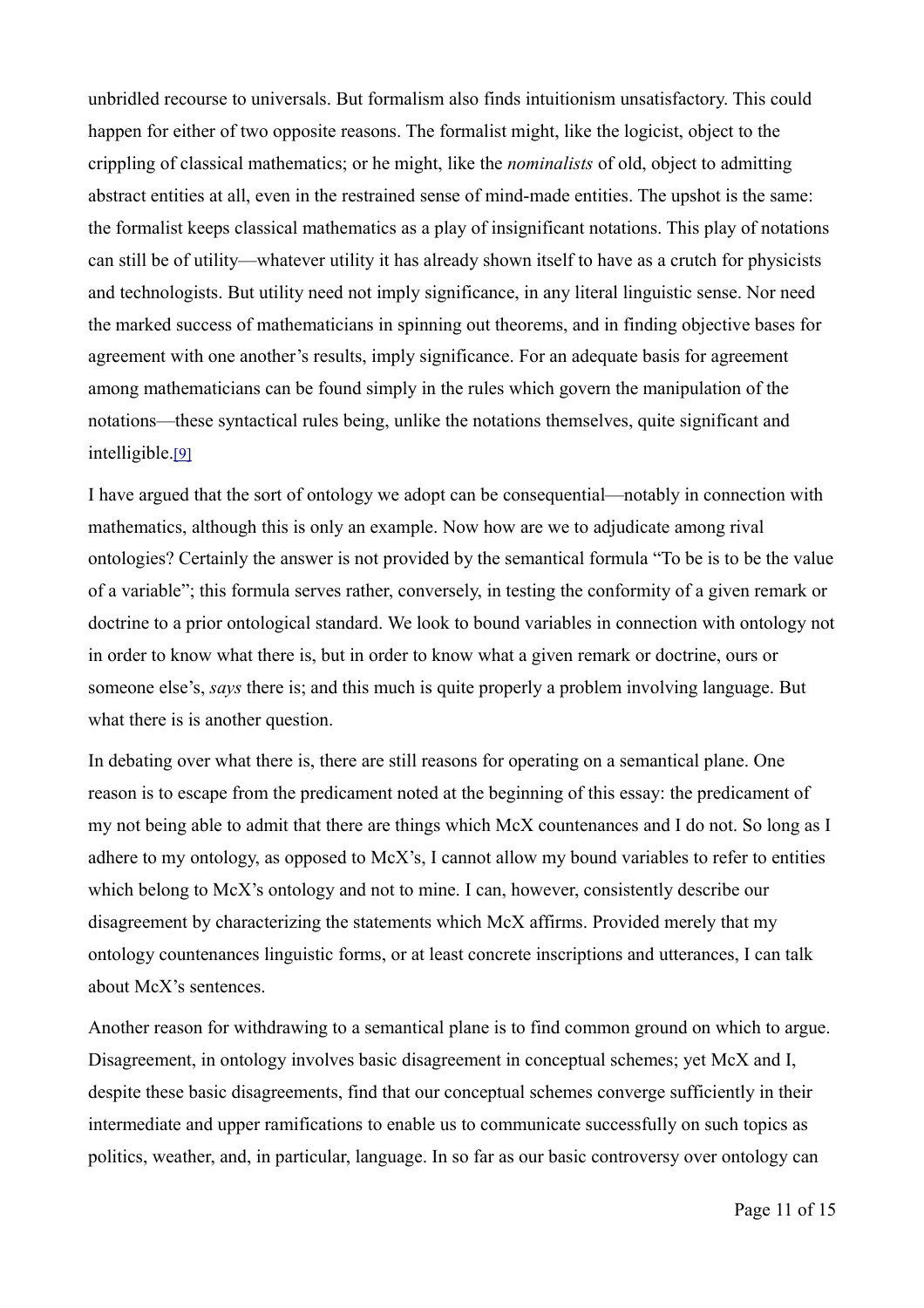be translated upward into a semantical controversy about words and what to do with them, the collapse of the controversy into question-begging may be delayed.

It is no wonder, then, that ontological controversy should tend into controversy over language. But we must not jump to the conclusion that what there is depends on words. Translatability of a question into semantical terms is no indication that the question is linguistic. To see Naples is to bear a name which, when prefixed to the words 'sees Naples', yields a true sentence; still there is nothing linguistic about seeing Naples.

Our acceptance of an ontology is, I think, similar in principle to our acceptance of a scientific theory, say a system of physics: we adopt, at least insofar as we are reasonable, the simplest conceptual scheme into which the disordered fragments of raw experience can be fitted and arranged. Our ontology is determined once we have fixed upon the over-all conceptual scheme which is to accommodate science in the broadest sense; and the considerations which determine a reasonable construction of any part of that conceptual scheme, for example, the biological or the physical part, are not different in kind from the considerations which determine a reasonable construction of the whole. To whatever extent the adoption of any system of scientific theory may be said to be a matter of language, the same—but no more—may be said of the adoption of an ontology.

But simplicity, as a guiding principle in constructing conceptual schemes, is not a clear and unambiguous idea; and it is quite capable of presenting a double or multiple standard. Imagine, for example, that we have devised the most economical set of concepts adequate to the play-by-play reporting of immediate experience. The entities under this scheme—the values of bound variables —are, let us suppose, individual subjective events of sensation or reflection. We should still find, no doubt, that a physicalistic conceptual scheme, purporting to talk about external objects, offers great advantages in simplifying our over-all reports. By bringing together scattered sense events and treating them as perceptions of one object, we reduce the complexity of our stream of experience to a manageable conceptual simplicity. The rule of simplicity is indeed our guiding maxim in assigning sense data to objects: we associate an earlier and a later round sensum with the same socalled penny, or with two different so-called pennies, in obedience to the demands of maximum simplicity in our total world-picture.

Here we have two competing conceptual schemes, a phenomenalistic one and a physicalistic one. Which should prevail? Each has its advantages; each has its special simplicity in its own way. Each, I suggest, deserves to be developed. Each may be said, indeed, to be the more fundamental, though in different senses: the one is epistemologically, the other physically, fundamental.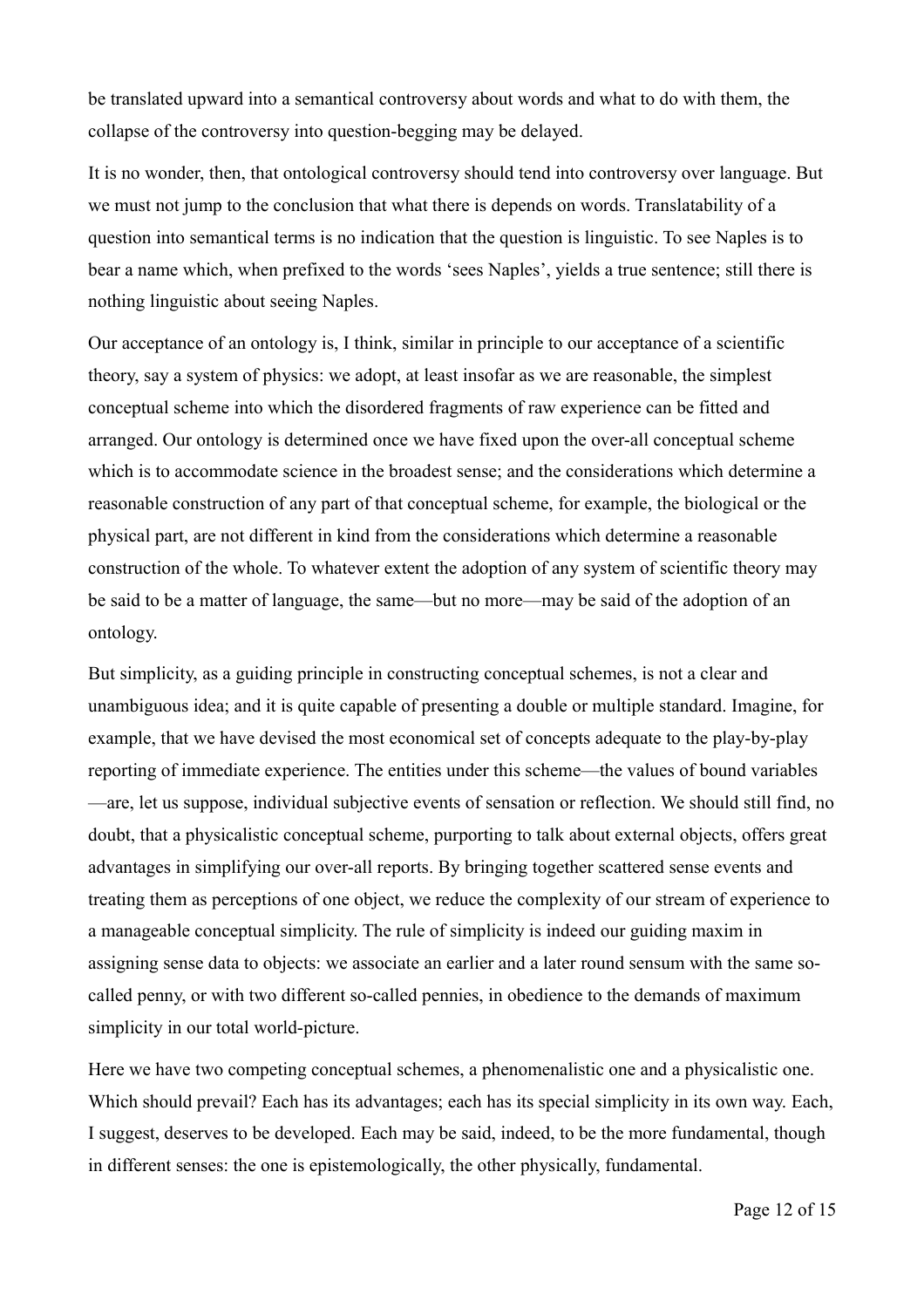The physical conceptual scheme simplifies our account of experience because of the way myriad scattered sense events come to be associated with single so-called objects; still there is no likelihood that each sentence about physical objects can actually be translated, however deviously and complexly, into the phenomenalistic language. Physical objects are postulated entities which round out, and simplify our account of the flux of experience, just, as the introduction of irrational numbers simplifies laws of arithmetic. From the point of view of the conceptual scheme of the elementary arithmetic of rational numbers alone, the broader arithmetic of rational and irrational numbers would have the status of a convenient myth, simpler than the literal truth (namely, the arithmetic of rationals) and yet, containing that literal truth as a scattered part. Similarly, from a phenomenalistic point, of view, the conceptual scheme of physical objects is a convenient myth, simpler than the literal truth and yet containing that literal truth as a scattered part.[\[10\]](http://en.wikisource.org/wiki/On_What_There_Is#endnote_10)

Now what of classes or attributes of physical objects, in turn? A platonistic ontology of this sort is, from the point of view of a strictly physicalistic conceptual scheme, as much a myth as that physicalistic conceptual scheme itself is for phenomenalism. This higher myth is a good and useful one, in turn, in so far as it simplifies our account of physics. Since mathematics is an integral part of this higher myth, the utility of this myth for physical science is evident enough. In speaking of it nevertheless as a myth, I echo that philosophy of mathematics to which I alluded earlier under the name of formalism. But an attitude of formalism may with equal justice be adopted toward the physical conceptual scheme, in turn, by the pure aesthete or phenomenalist.

The analogy between the myth of mathematics and the myth of physics is, in some additional and perhaps fortuitous ways, strikingly close. Consider, for example, the crisis which was precipitated in the foundations of mathematics, at the turn of the century, by the discovery of Russell's paradox and other antinomies of set theory. These contradictions had to be obviated by unintuitive, *ad hoc* devices;[\[11\]](http://en.wikisource.org/wiki/On_What_There_Is#endnote_11) our mathematical myth-making became deliberate and evident to all. But what of physics? An antinomy arose between the undular and the corpuscular accounts of light; and if this was not as out-and-out a contradiction as Russell's paradox, I suspect that the reason is that physics is not as out-and-out as mathematics. Again, the second great modern crisis in the foundations of mathematics—precipitated in 1931 by Gödel's proof [2] that there are bound to be undecidable statements in arithmetic—has its companion piece in physics in Heisenberg's indeterminacy principle.

In earlier pages I undertook to show that some common arguments in favor of certain ontologies are fallacious. Further, I advanced an explicit standard whereby to decide what the ontological commitments of a theory are. But the question what ontology actually to adopt still stands open, and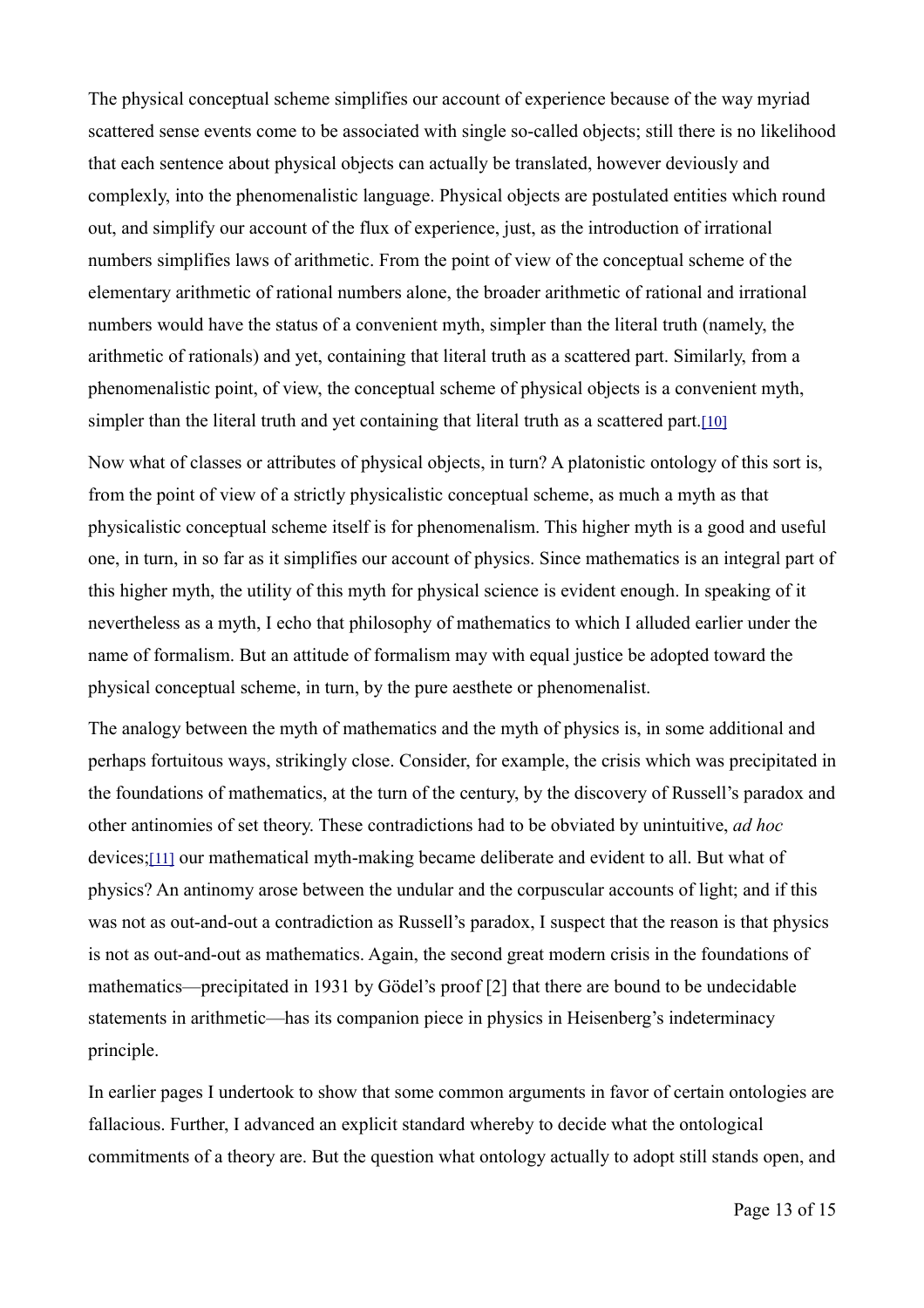the obvious counsel is tolerance and an experimental spirit. Let us by all means see how much of the physicalistic conceptual scheme can be reduced to a phenomenalistic one; still, physics also naturally demands pursuing, irreducible *in toto* though it be. Let us see how, or to what degree, natural science may be rendered independent of platonistic mathematics; but let us also pursue mathematics and delve into its platonistic foundations.

From among the various conceptual schemes best suited to these various pursuits, one—the phenomenalistic—claims epistemological priority. Viewed from within the phenomenalistic conceptual scheme, the ontologies of physical objects and mathematical objects are myths. The quality of myth, however, is relative; relative, in this case, to the epistemological point of view. This point of view is one among various, corresponding to one among our various interests and purposes.

## **[\[edit\]](http://en.wikisource.org/w/index.php?title=On_What_There_Is&action=edit§ion=1) Notes**

1*[^](http://en.wikisource.org/wiki/On_What_There_Is#ref_1)* The impulse to distinguish terminologically between existence as applied to objects actualized somewhere in space-time and existence (or subsistence or being) as applied to other entities arises in part, perhaps, from an idea that the observation of nature is relevant only to questions of existence of the first kind. But this idea is readily refuted by counterinstances such as 'the ratio of the number of centaurs to the number of unicorns'. If there were such a ratio, it would be an abstract entity, viz. a number. Yet it is only by studying nature that we conclude that the number of centaurs and the number of unicorns are both 0 and hence that there is no such ratio.

2*[^](http://en.wikisource.org/wiki/On_What_There_Is#ref_2)* see below, p. 152.

3*[^](http://en.wikisource.org/wiki/On_What_There_Is#ref_3)* For more on the theory of descriptions see below, pp. 85f, 166f.

4*[^](http://en.wikisource.org/wiki/On_What_There_Is#ref_4)* For more explicit treatment of the bound variable see below, pp. 82, 102f.

5*[^](http://en.wikisource.org/wiki/On_What_There_Is#ref_5)* For further remarks on such assimilation of all singular terms to descriptions see below, p. 167; also Quine [2], pp. 218-224.

6*[^](http://en.wikisource.org/wiki/On_What_There_Is#ref_6)* See Essays II and III.

7*[^](http://en.wikisource.org/wiki/On_What_There_Is#ref_7)* For more on this topic see Essay VI.

8*[^](http://en.wikisource.org/wiki/On_What_There_Is#ref_8)* See below, pp. 125ff.

9*[^](http://en.wikisource.org/wiki/On_What_There_Is#ref_9)* See Goodman and Quine. For further discussion of the general matters touched on in the past two pages, see Bernays [l], Fraenkel, Black.

10*[^](http://en.wikisource.org/wiki/On_What_There_Is#ref_10)* The arithmetical analogy is due to Frank, pp. 108f.